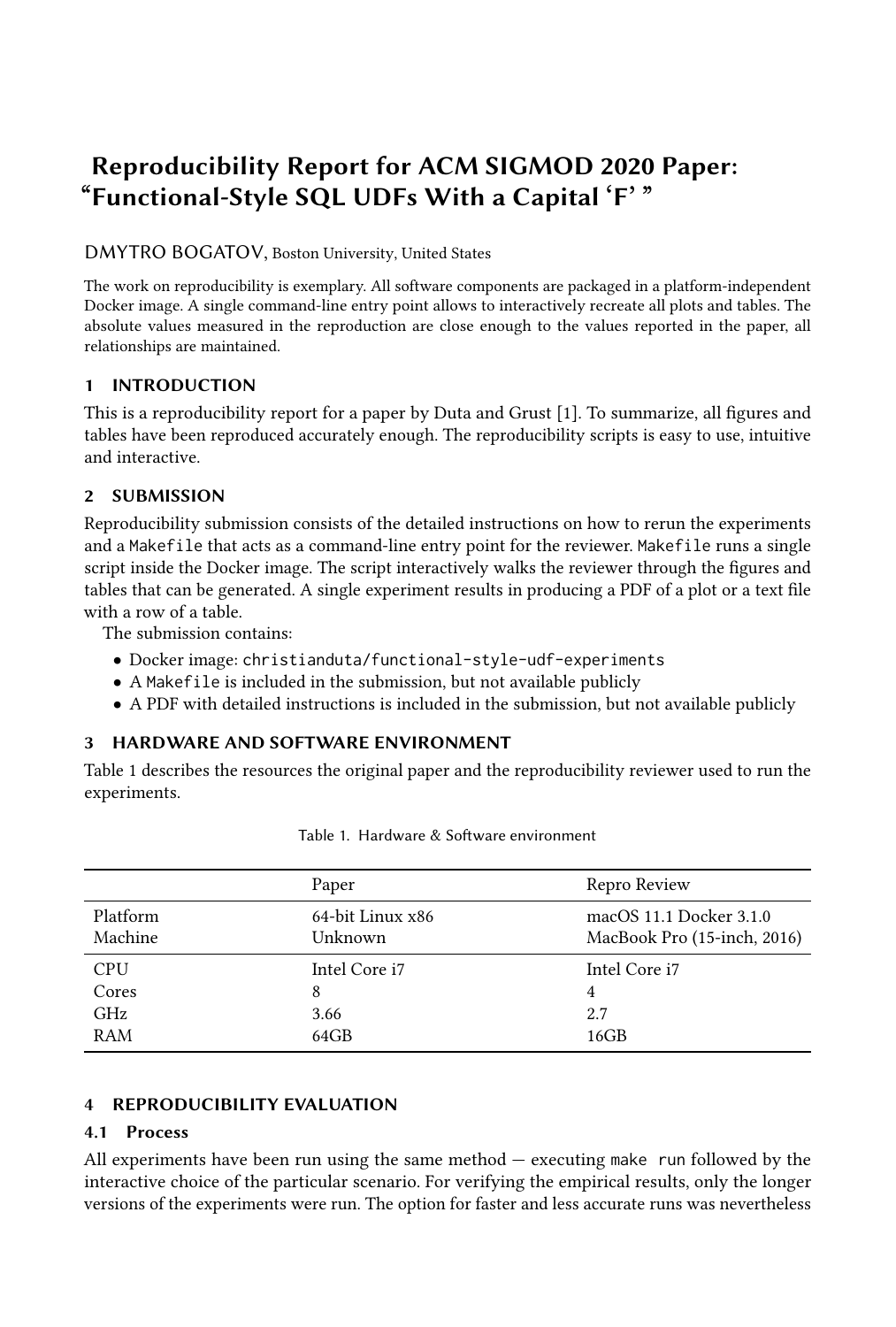tested (and is appreciated). I would note that the actual running time appeared to be significantly longer than the displayed estimate.

It was possible to follow the reproducibility instructions without authors' help.

#### 4.2 Results

See reproduced artifacts in Appendix [A.](#page-2-0)

Figures. The following figures have been reproduced: Figure 3, Figure 7, Figure 20a, Figure 20b, Figure 22 and Figure 23. The obtained numbers and the visual plots appear to be close enough to the reported values in the paper [\[1\]](#page-1-0). The deviation is attributed to the differences in hardware and a platform. Most importantly, the relationships between performances of different algorithms matches the ones reported and discussed in the paper. See Figure [1.](#page-2-1)

Tables. The reproduced absolute values for Table 2 experiments expectedly differ from the ones reported in the paper, but the relations are consistent. The Average Call time: UDF values are bigger (i.e., execution is slower) due to using different platform, but the gain (the percentage in Table 2) is close to the reported value. In fact, the reproduced gain is on average even better (i.e., compiled version is relatively even faster) than reported, which fully supports authors' claims. See Table [2.](#page-2-2)

Interactive prompt. The examples from the reproducibility submission have been successfully run in the supplied interactive prompt. After changing a few numbers in the snippet, the code still executes correctly.

#### 5 SUMMARY

All major (and minor) figures and tables have been reproduced. The ideas, claims and findings supported by these figures are therefore reproduced as well.

The work on reproducibility is exemplary: the code is trivial to run, the interactive console UI guides the user and the figures are generated as vector PDFs.

#### REFERENCES

<span id="page-1-0"></span>[1] Christian Duta and Torsten Grust. 2020. Functional-Style SQL UDFs With a Capital 'F'. In Proceedings of the 2020 ACM SIGMOD International Conference on Management of Data (Portland, OR, USA) (SIGMOD '20). Association for Computing Machinery, New York, NY, USA, 1273–1287.<https://doi.org/10.1145/3318464.3389707>